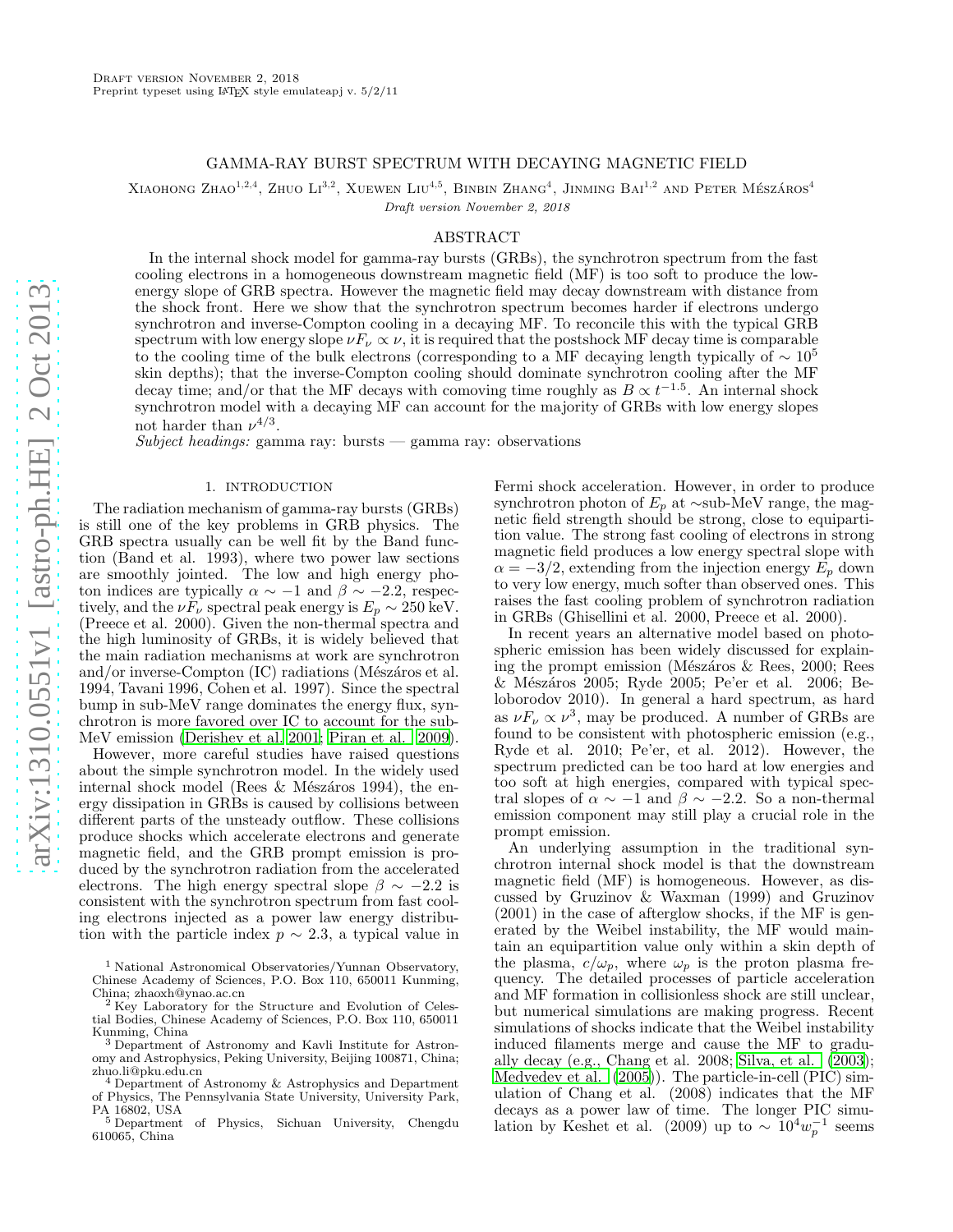to suggest an exponential decay to  $\epsilon_B \sim 10^{-2}$  at a few hundreds skin depths from the shock front. However, all the simulations currently only probe a region much smaller than the shocked region. Thus the MF evolution on longer time or space scales is still unknown.

Given the uncertainty in MF evolution behind shocks, Rossi  $\&$  Rees (2003) and Lemoine (2013) have investigated the effect of MF decay on afterglow emission. Lemoine et al. (2013) use Fermi-LAT detected GRB afterglows to constrain the MF decay in large scale. Pe'er & Zhang (2006) consider the MF decay effect on the GRB prompt emission, and argue that for short enough MF decaying length scale, the electrons become slow cooling, avoiding the strong fast cooling problem in GRB spectrum. Derishev (2007) also points out that MF decay behind the shock brings flexibility for the fast cooling spectrum. Recently, Uhm & Zhang (2013) also introduce the MF decay to solve the fast cooling problem, but in a picture different from the internal shock model.

Although Pe'er & Zhang (2006) have pointed out that the extreme fast cooling slope can be avoided with MF decay, one still needs to further carefully consider how the synchrotron spectrum changes with a varying MF structure, as well as the role of IC cooling. In this paper, we carry out numerical calculation to study the effect of the decay of downstream MF on the electron cooling process and on shaping the GRB spectrum. In §2, the model of electron cooling in decaying MF is presented; §3 is the analytical analysis of the synchrotron spectrum; the results of numerical calculation of the time-integrated synchrotron and IC spectra are shown in §4; and §5 is conclusion and discussion.

### 2. MODEL

We consider the internal shock model for GRBs. When two parts of the GRB ejecta with different velocities collide, shock waves are generated and propagate into the unshocked ejecta. Electrons are accelerated at and near the shock front, and then produce synchrotron and IC radiation during flowing downstream. We assume the shock produced MF decay with distance away from the shock front. The exact MF structure downstream is unclear, but as some authors did (Lemoine, 2013; Medvedev & Spitkovsky 2009), we take the following two possible MF structure downstream. One is a power law decay (PLD) with time, where the magnetic field in the rest frame of the downstream plasma is

$$
B = \begin{cases} B_0 & t \le t_B \\ B_0(t/t_B)^{-\alpha_B} & t > t_B \end{cases}
$$
 (PLD), (1)

and the other is an exponential decay (ED) with time,

$$
B = B_0 \exp(-t/t_B) \quad (\text{ED}). \tag{2}
$$

Here  $t$  is the time measured in the rest frame of the downstream plasma since the entry at the shock front. The values of the constants  $B_0$  and  $t_B$  are presented below.

Consider a GRB with observed luminosity L and variability time  $\delta t$ , and assume that the bulk Lorentz factor is  $\Gamma$  and that the fraction of internal energy carried by accelerated electrons is  $\epsilon_{\epsilon}$ . The internal shock radius is estimated to be  $r = 2\Gamma^2 c \delta t$ , and the electron number density (or proton number density) in the rest frame of the outflow is given by  $n_e = L/\Gamma^2 4\pi r^2 m_p c^3 \epsilon_e$ .

The MF generated by the shock is assumed to carry a fraction  $\epsilon_B$  of the post-<br>shock internal energy, thus the postshock MF shock internal energy, thus the postshock at the shock front is  $B_0 =$  $\sqrt{8\pi\epsilon_B m_p c^2 n_e}$  =  $5 \times 10^4 L_{52}^{1/2} \delta t_{-2}^{-1} (\frac{\Gamma}{300})^{-3} (\frac{\epsilon_e}{0.3})^{-1/2} (\frac{\epsilon_B}{0.3})^{1/2} \text{G}, \text{ where}$ the convention  $Q = 10^x Q_x$  is used.

If an electron with injection Lorentz factor  $\gamma_m$  only cools by synchrotron radiation in the magnetic field of  $B_0$ , the synchrotron cooling time is  $\tilde{t}_c = 6\pi m_e c / \sigma_T \gamma_m B_0^2 =$  $3 \times 10^{-4} L_{52}^{-1} \delta t_{-2}^2 \left(\frac{\Gamma}{300}\right)^6 \left(\frac{\epsilon}{0.3}\right) \left(\frac{\epsilon_B}{0.3}\right)^{-1} \gamma_{m,3}^{-1}$ s. This is much shorter than the outflow dynamical time,  $t_{dyn} \simeq r/c\Gamma = 10(\Gamma/300)\delta t_{-2}$ s, but much longer than the downstream plasma time scale,  $\omega_p^{-1}$  =  $(4\pi n_e q_e^2/m_p)^{-1/2} = 1.6 \times 10^{-9} L_{52}^{-1/2} \delta t_{-2} (\frac{\Gamma}{300})^3 (\frac{\epsilon_e}{0.3})^{1/2}$ s. We parameterize the MF decay time  $t_B$  by

$$
\tau_B \equiv t_B / \tilde{t}_c. \tag{3}
$$

The Fermi shock accelerated electrons are expected to be a power law distribution,  $dn_e/d\gamma_e \propto \gamma_e^{-p}$ , where  $\gamma > \gamma_m$ and  $p \approx 2.3$ . To reconcile with the observed peak energy in the sub-MeV band, the minimum electron Lorentz factor should be  $\gamma_m \sim 10^3$ . In the numerical calculation we will take

$$
\gamma_m = 10^3
$$
 and  $B_0 = 5 \times 10^4$ G. (4)

The simulation of Keshet et al. (2009) indicated  $\tau_B$  $10^4 \omega_p^{-1}/\tilde{t}_c \sim 0.1$ . In our numerical calculation here, we will take the value of  $0.1 \leq \tau_B < 5$ . The MF decaying slope in the PLD case,  $\alpha_B$ , is unclear, and here we adopt nominal values of  $0.5 < \alpha_B < 3$ , including the values implied by numerical simulations (Chang et al. 2008).

Since we are interested in the time-integrated emission during the electron cooling, we consider impulsive injection of high energy electrons at the shock front, and the electrons undergo synchrotron and IC cooling when being carried away downstream from the shock front. The evolution of electron energy distribution can be solved using the continuity equation,

$$
\frac{\partial (dn_e/d\gamma_e)}{\partial t} + \frac{\partial [\dot{\gamma}_e (dn_e/d\gamma_e)]}{\partial \gamma_e} = 0.
$$
 (5)

The initial energy distribution of electrons follows a power law with particle index of  $-p$ . The time t is measured in the rest frame of the downstream plasma, starting from the injection at the shock front. When the electrons are advecting downstream they encounter a decaying MF, where the initial MF strength at injection is  $B_0$ . Note that we neglect the adiabatic energy loss in the continuity equation, which is valid given that the radiative cooling is much faster than the expansion, as seen by  $t_c \ll t_{dyn}$ .

The radiative energy loss of the electrons can be described by

$$
\dot{\gamma}_e m_e c^2 = -(P_{syn} + P_{IC}) = -\frac{4}{3} \sigma_T c \gamma_e^2 \frac{B^2}{8\pi} (1+Y), \quad (6)
$$

where  $Y = P_{IC}/P_{syn}$  is the Compton parameter, and should be function of time. For simplicity, we assume that the synchrotron photon energy density that the electrons encounter during the cooling process is independent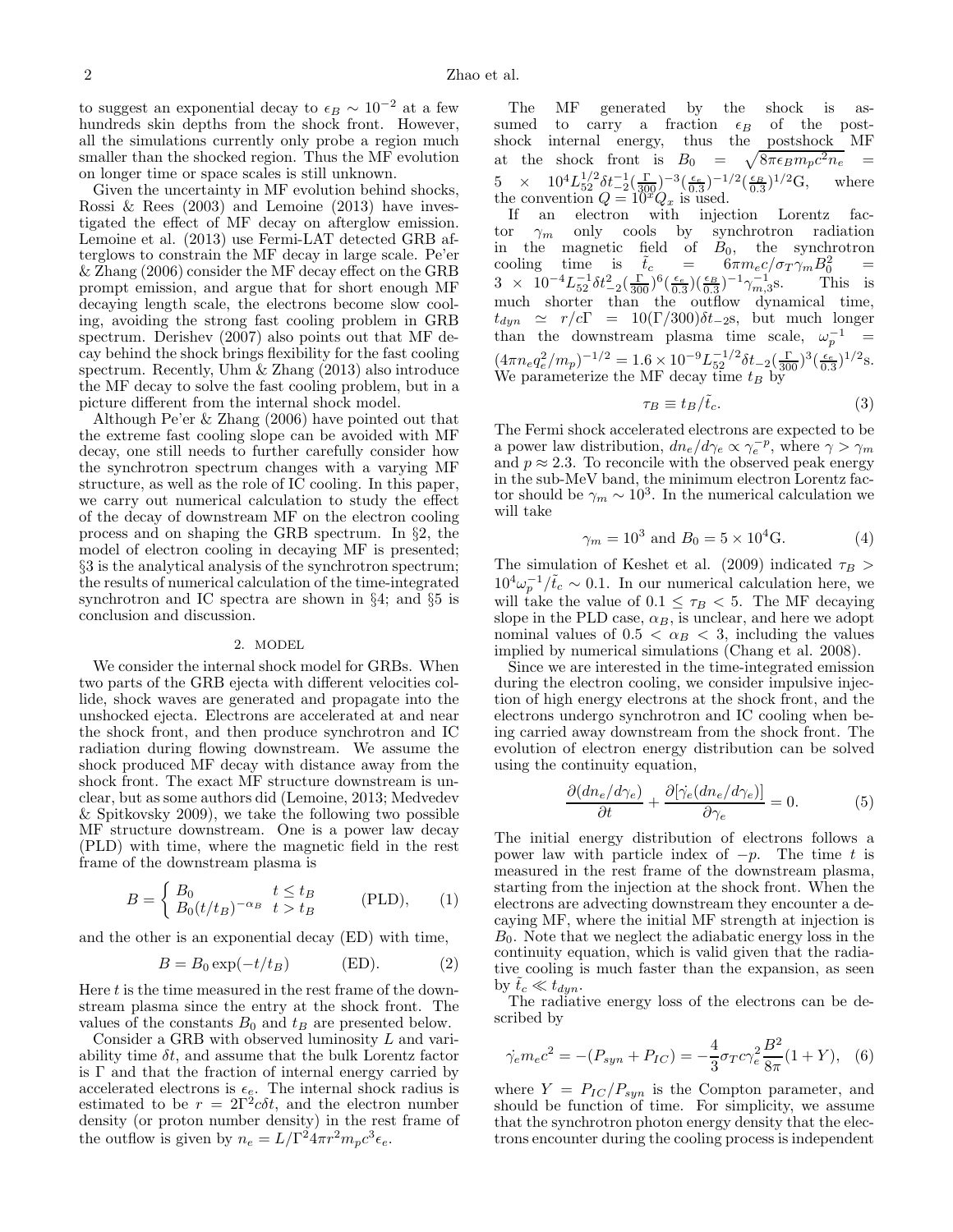of time t. This assumption is valid based on the following arguments. Although we consider, from technical point of view, impulsive injection of electrons in the calculation, the injection in reality happens in a finite duration, in which the shock wave crosses the colliding ejecta shell. The electrons encounter photons emitted both by earlier and later injected electrons. Moreover, the photon energy density at a certain position is contributed by photons emitted from the whole emission region. Thus, the synchrotron photon energy density is more or less constant, i.e., independent of the distance from the shock front. We will also neglect the Klein-Nishina (KN) effect in the IC scattering, and only use Thompson scattering cross section in deriving the electron cooling rate  $\dot{\gamma}$ . The KN effect gives a marginal correction for injection electrons around  $\gamma_m$ , and it is even less important when electrons cool down to lower Lorentz factors. The KN effect may have stronger effect on electrons injected with much higher energy, affecting the high energy photon in- $\text{dex }\beta$ , which is not the focus in this work. Therefore, we take

$$
Y = \frac{u_{syn}}{u_B} = Y_0 \left(\frac{B_0}{B}\right)^2,\tag{7}
$$

where  $Y_0 = u_{syn}/(B_0^2/8\pi)$ , denoting the initial ratio of IC to synchrotron power at shock front. We use the values of  $Y_0 = 0.5 - 5$  in the numerical calculation.

From the above model we can solve the electron energy distribution evolving with time, and hence calculate the time-integrated synchrotron spectrum. In order to calculate the IC spectrum, one needs the energy distribution of the seed photons. Here the energy density of the seed photons, for which we only consider the synchrotron photons, is given by  $Y_0$  and  $B_0$ , i.e.,  $u_{syn} = Y_0 B_0^2 / 8\pi$ . The spectral shape of the seed photons, based on the arguments and assumption above, is approximated by the time-integrated synchrotron photon spectrum.

### 3. ANALYTICAL CONSIDERATIONS

Before carrying out the numerical calculation, let us analyze analytically the low energy spectral index in the extreme cases.

Consider first the usual homogeneous MF case. We can approximate the simultaneous synchrotron spectrum from a single electron as a  $\delta$  function at the characteristic synchrotron frequency  $\nu(\gamma_e) \propto \gamma_e^2$  at any given time during the electron cooling. Since the cooling time is  $t_c \propto \gamma_e^{-1}$ , the time-integrated energy spectrum should be  $\nu F_{\nu} t_c \propto \gamma_e \propto \nu^{1/2}$ , which spans between the cooling frequency and the injection frequency.

Next consider the MF decay cases. Since the ED case is not trivial to analyze analytically, we consider here the PLD case. The electron is subject to both synchrotron and IC cooling. For simplicity we further separate the PLD case into two approximate regimes, the synchrotron-only and the IC-only cases.

For the synchrotron-only case, we have  $\frac{d\gamma_e(t)}{dt} \propto$  $\gamma_e(t)^2 B(t)^2 \propto \gamma_e(t)^2 t^{-2\alpha_B}$ , and hence

$$
\gamma_e \propto \begin{cases} t^{2\alpha_B - 1} & \alpha_B < 1/2 \\ \text{const.} & \alpha_B > 1/2 \end{cases} . \tag{8}
$$

For  $\alpha_B > 1/2$ , the MF decays too fast for the electron to cool, which is less interesting for GRB prompt emission

since huge energy budget would be required. The characteristic synchrotron peak frequency  $\nu \propto \gamma_e^2 B(t)$  and the time  $(\Delta t)$  within which the electrons mainly emit synchrotron photons at  $\nu$  are

$$
\nu \propto \begin{cases} t^{3\alpha_B - 2} & \alpha_B < 1/2 \\ t^{-\alpha_B} & \alpha_B > 1/2 \end{cases},
$$
 (9)

$$
\Delta t \propto \begin{cases} \nu^{\frac{1}{3\alpha_B - 2}} & \alpha_B < 1/2 \\ \nu^{-\frac{1}{\alpha_B}} & \alpha_B > 1/2 \end{cases} . \tag{10}
$$

The time-integrated energy flux is then

<span id="page-2-0"></span>
$$
\nu F_{\nu} \Delta t \propto \begin{cases} \nu^{\frac{2\alpha_B - 1}{3\alpha_B - 2}} & \alpha_B < 1/2 \\ \nu^{2 - \frac{1}{\alpha_B}} & \alpha_B > 1/2 \end{cases}, \tag{11}
$$

where  $F_{\nu} \propto B$  is used. Note the spectrum is harder than a slope of  $4/3$  if  $\alpha_B > 3/2$ , which is impossible for synchrotron spectrum. This is due to the  $\delta$  function approximation of the synchrotron spectrum. Thus, in this case we should use  $\nu F_{\nu}\Delta t \propto \nu^{4/3}$ .

For the IC-only case,

$$
\gamma_e \propto t^{-1}
$$
,  $\nu \propto \gamma_e^2 B \propto t^{-(2+\alpha_B)}$ ,  $\Delta t \propto \nu^{-\frac{1}{2+\alpha_B}}$ . (12)

The time-integrated synchrotron spectrum is

<span id="page-2-1"></span>
$$
\nu F_{\nu} \Delta t \propto \nu^{\frac{2\alpha_B + 1}{\alpha_B + 2}}.\tag{13}
$$

Note the spectrum is harder than a slope of  $4/3$  if  $\alpha_B >$ 5/2, in which we should also use  $\nu F_{\nu}\Delta t \propto \nu^{4/3}$ .

From equations [\(11\)](#page-2-0) and [\(13\)](#page-2-1) (also see Lemoine 2013 and Derishev 2007 for similar derivations), one finds that if  $\alpha_B = 0$ , we recover the usual spectrum fast cooling spectral slope of 1/2. However, if the MF decays,  $0 < \alpha_B < 2/3$ , the spectrum in the synchrotron only case becomes softer than  $1/2$  (eq [\[11\]](#page-2-0)); while, on the contrary, in the IC-only case the spectrum becomes harder than 1/2, and the larger  $\alpha_B$  the harder the spectrum (eq [\[13\]](#page-2-1)). Thus, IC cooling is important in producing a hard spectrum.

#### 4. NUMERICAL RESULTS

We present here our numerical results for the GRB spectra. We take the case with the parameter values of  $\alpha_B = 1.5$ ,  $\tau_B = 1.0$ ,  $Y_0 = 0.5$  and  $p = 2.3$  as the fiducial model, which gives a time-integrated synchrotron spectrum consistent with the typical GRB spectrum with  $\alpha \sim -1$  ( $\nu F_{\nu} \propto \nu$ ). The calculation is carried out in the rest frame of the plasma downstream, but the resultant spectra have been plotted in the observer frame using a typical bulk Lorentz factor  $\Gamma = 300$ .

First, we show in Fig [1](#page-4-2) the instantaneous synchrotron spectra of the injected electrons. One can find that the MF decay case generally produces much weaker and harder synchrotron emission than that in the homogeneous  $\overline{MF}$  case at the same time t. Thus the timeintegrated spectrum should be harder. Then we calculate the time-integrated spectra up to different times (Fig [2\)](#page-4-3) to illustrate how a harder spectrum in the low energy band is formed. From Fig [2,](#page-4-3) we can see that in the MF decay case the low energy index becomes softer with time and stabilizes at around  $\sim$  1 at late time, harder than that in the homogeneous MF case.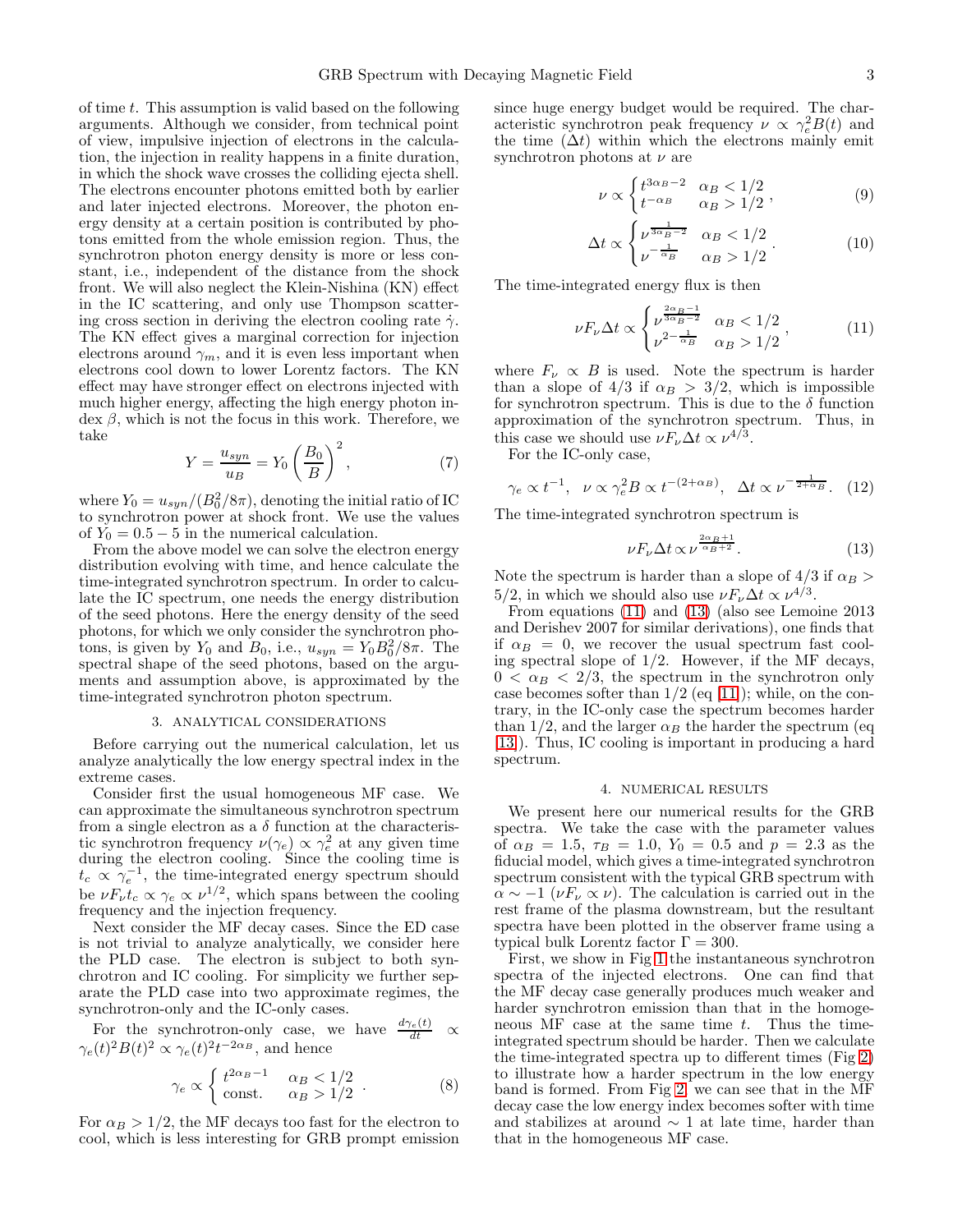In Fig [3,](#page-5-2) we show the time-integrated synchrotron spectrum, calculated over a duration from the electron injection up to 0.05 s, which is about ~  $10^2 \tilde{t}_c$ . Up to this time, the time-integrated spectrum does not vary any longer in the interesting energy range and becomes a "steady" state. One can see that the MF decay leads to harder low energy spectral slopes, compared with the homogeneous MF case. By changing the parameter values we can see how the resulted synchrotron spectrum varies.

From Fig [3](#page-5-2) it can be seen that for the PLD case the low energy (below injection frequency) spectrum is mostly sensitive to the MF decay slope,  $\alpha_B$ ; the spectrum is harder for larger  $\alpha_B$ . For  $\alpha_B$  approaching zero, the  $\nu F_{\nu}$ spectral slope is close to the homogeneous MF case,  $1/2$ ; if  $\alpha_B \gtrsim 2$  the slope is close to the slow cooling slope, 4/3. This is consistent with predicted in equation [\(13\)](#page-2-1).

Fig [3](#page-5-2) also shows that in the PLD the MF decay time scale and the Compton parameter do not sensitively affect the low energy slope. If the decaying time is larger, i.e., larger  $\tau_B$ , the spectrum is close to the homogeneous MF case, but the spectral slope in the lowest energy range does not change much. Similarly, it can be seen that changing the Compton parameter  $Y_0$  does not change much the spectral slope at the lowest energy end, while changing the normalization of the synchrotron spectrum.

In the ED case, the spectrum also becomes harder than the traditional homogeneous MF case, but similarly to the PLD case, the spectral slope tends towards 4/3 and does not change much with varying MF decay time scale.

We also calculate the case of a spectrum softer than  $1/2$ , with  $0 < \alpha_B < 2/3$  and without IC cooling (Fig. [4\)](#page-5-3). These represent a small fraction of burst cases (Preece et al. 2000). From Fig [4,](#page-5-3) we can see that our numerical calculations indeed obtain a softer spectrum, roughly consistent with the prediction in equation [\(11\)](#page-2-0).

Finally, we calculate the time-integrated IC spectrum, shown in Fig. [5.](#page-5-4) The IC spectral slope in the MF decay case in low energy band depends on the low energy part of the synchrotron spectrum, so it is also harder than the homogenous MF case. However, as in the case of a homogeneous MF, the IC component is usually dominated by the synchrotron component even in the high energy range, if the Compton parameter is not much larger than unity. This is mainly due to the KN suppression of the IC emission. The IC component in the MF decay case is even lower than that in the homogenous MF case, because of the fact that in the former case there are more soft seed photons that suffer less KN suppression.

The IC component only shows up if the Compton parameter is much larger than unity (see the case of  $Y_0 = 5$ , or the injected electron energy distribution is soft (so that the high energy synchrotron spectral tail is soft; see the case of  $p = 2.8$ ). In Fermi-LAT observations, an IC component is not explicitly confirmed in most GRBs. But there are several GRBs showing an extra high energy component (Abdo et al. 2009a, 2009b), which might be the IC contribution.

### 5. DISCUSSION AND CONCLUSION

In this paper, we have assumed that the internal shock generated MF decays with distance from the shock front, and taking into account the electron cooling we calculated the synchrotron and IC emission. We find that the synchrotron spectrum at low energies (below the injection frequency) can be harder in this scenario than in the traditional scenario with a homogeneous postshock MF. The observed GRB spectra with typical low energy slopes  $\alpha \sim -1$  are best reproduced in our power-law decay (PLD) models when (i) the MF decay time is comparable to electron cooling time ( $\tau_B \sim 1$ ), (ii) the IC cooling is not much weaker than synchrotron cooling  $(Y_0 \sim 0.5)$ , and (iii) the temporal power-law decay index is  $\alpha_B \sim 1.5$ ; or in our exponential decay (ED) models with  $\tau_B \sim 1$ . The low energy spectral index is most sensitive to the MF decay index in the PLD case. We also find that the spectrum would be softer than  $\nu F_{\nu} \sim 1/2$  if the MF decays slope  $0 < \alpha_B < 2/3$  and the IC cooling is negligible. These cases correspond to the marginal fast cooling cases (or even slow cooling for  $1/2 < \alpha_B < 2/3$ ) and thus are less interesting. However, in the observations, a handful of bursts indeed have spectra softer than 1/2 (Preece et al. 2000). So these MF decay cases producing softer spectra might correspond to these observed bursts. Our results suggest that the low energy slopes in the MF decay cases are not fixed values of  $\alpha = -3/2$  or  $\alpha = -2/3$ (corresponding to fast or slow cooling, respectively) any more, but vary from  $-2 < \alpha < -2/3$  ( $\nu F_{\nu} \propto \nu^{0-4/3}$ ), which accommodates the observations for the vast majority of GRBs.

In the present MF decay cases, the synchrotron characteristic frequency moves more rapidly towards lower frequencies, compared with the homogeneous MF case. The energy which an electron emits at a certain synchrotron frequency is much less due to the decrease of the synchrotron cooling rate. The IC cooling becomes relatively stronger as the synchrotron emission weakens. Subsequently, this generates a harder spectrum than that in the homogeneous MF case. However, the spectrum is unlikely to be harder than  $\nu F_{\nu} \propto \nu^{4/3}$ . Thus, for the relatively small fraction of observed GRBs with  $\nu F_{\nu}$  low energy spectral index  $> 4/3$ , different effects may be at play, e.g. strong synchrotron self absorption, or photospheric emission (e.g., Rees & Mészáros 2005; Pe'er et al. 2006; Beloborodov 2010).

The IC radiation will generate an extra component in the high energy band. However, it is dominant only in the cases when the initial Compton parameter is large,  $Y_0 \gg 1$ . Since the observations do not show a significant high energy component for most GRBs, a high  $Y_0$ is not the general case. A very soft electron distribution is conducive to the emergence of the IC component. Several Fermi GRBs showing an high energy component do have a soft spectral slope  $\beta \lesssim -2.5$  above  $E_p$  (Abdo et al. 2009a, 2009b), suggesting a soft electron energy distribution.

Pe'er & Zhang (2006) consider the MF decay effect on GRB prompt emission in the internal shock model, assuming a sharp MF decay. To avoid the fast cooling problem, the cooling frequency is required to be around the typical synchrotron frequency ( $\nu_c \sim \nu_m$ ). Thus the spectrum in the low energy bands in their model would be  $\nu F_{\nu} \sim \nu^{4/3}$ . In the present paper, we find that the MF decay with different power laws can generate a wide range of spectra with  $\nu F_{\nu} \propto \nu^{0-4/3}$ , which accommodates the data of the vast majority of GRBs. We also find that the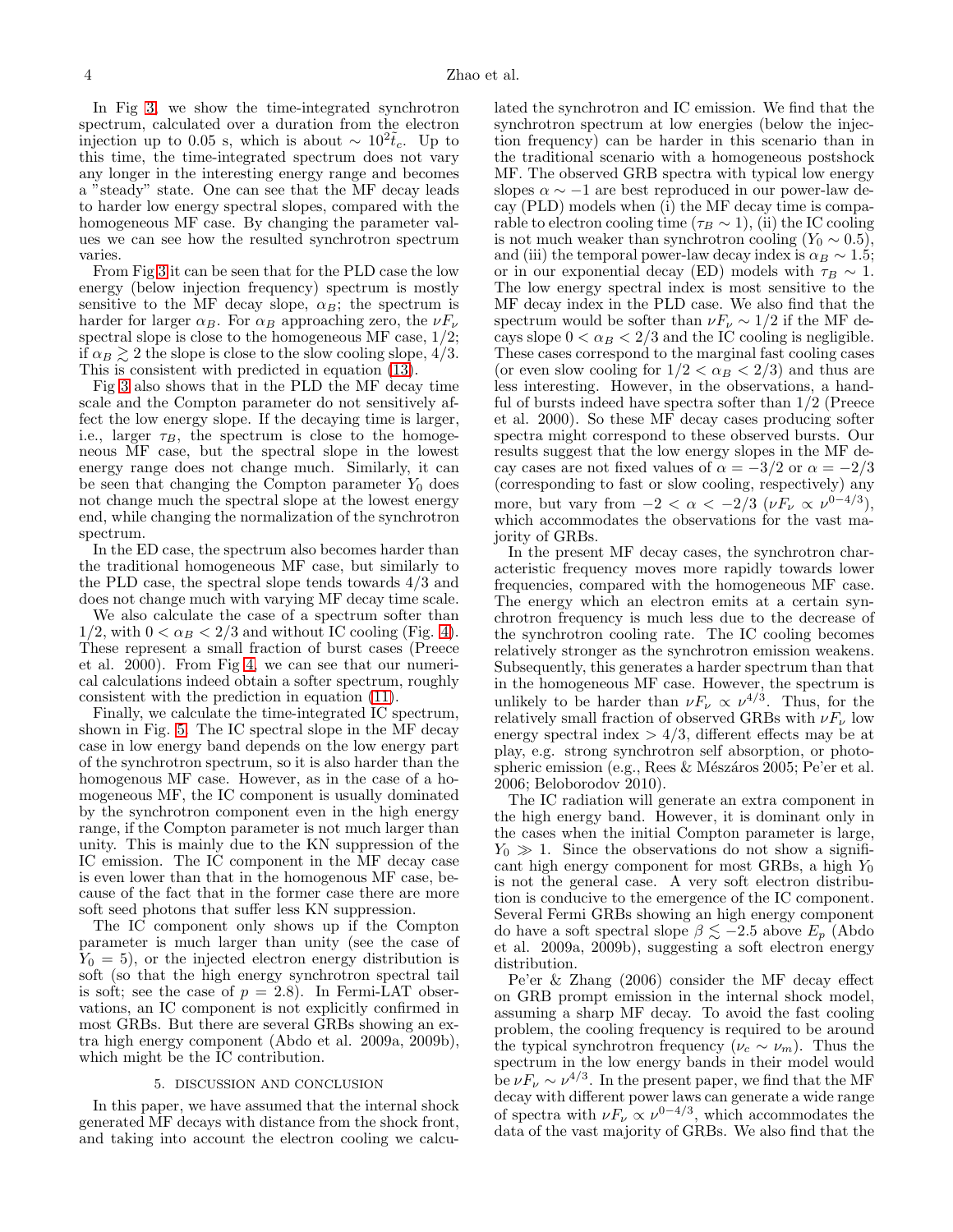

<span id="page-4-2"></span>Fig. 1.— The instantaneous synchrotron spectra for the PLD and homogeneous MF cases. The fiducial parameters taken to be  $Γ = 300, p = 2.3, Y_0 = 0.5, \alpha_B = 1.5 \text{ and } \tau_B = 1.0.$  The lines from right to left correspond to time  $t = 1 \times 10^{-5}$ s,  $1 \times 10^{-4}$ s,  $3 \times 10^{-4}$ s,  $4 \times 10^{-4}$ s,  $6 \times 10^{-4}$ s,  $8 \times 10^{-4}$ s,  $1 \times 10^{-3}$ s, and  $2 \times$  $10^{-3}$ s, respectively. Note that the dashed and the solid lines are superposed together for the times  $< 4 \times 10^{-4}$ s.

IC cooling, although unimportant in the total energy loss of electrons, is important in shaping the spectrum in the low energy bands.

Uhm & Zhang (2013) recently have also considered the effect of an MF decay, and produce hard synchrotron spectra consistent with GRB observations. However, there are essential differences between their model and ours. Their MF decay time is comparable to the dynamical time of the outflow,  $B \propto r^{-b}$  with  $b \approx 1$ , and their calculation keeps injecting electrons over a time which is longer by many orders of magnitude than the dynamical time at the point when the injection starts. Thus, the bulk electrons are injected at larger radii  $r \sim 10^{16}$ cm (and hence small B and large cooling time) so they do not cool in the extremely fast cooling regime. In our work, by contrast, we have considered the internal shock model, and the MF decay time is smaller by many orders of magnitude than the dynamical time. The electron cooling time is required to be comparable to the MF decay time in order to avoid extreme fast cooling, and the synchrotron spectrum is further shaped by the suppression of synchrotron due to increasing IC cooling.

To reproduce the prompt GRB spectra in our model, the MF decay time should be comparable to the electron cooling time,  $\tau_B \sim 1$ , indicating a MF decay length much larger than the plasma skin depth, typically  $ct_B \sim 10^5 c/\omega_p$  (see also Pe'er & Zhang 2006). This is different from the afterglow shock case (Gruzinov & Waxman 1999; Gruzinov 2001; Lemoine et al. 2013). For the prompt emission, if the GRB outflow is magnetized before the shock, this might lead to a relevant scale which is not the plasma scale but a much larger one.

We thank P. Veres, K. Kashiyama, D. Burrows, D. Fox, S. Gao, L. Uhm and B. Zhang for helpful discussions and the anonymous referee for helpful comments. We acknowledge partial support by the Chinese Natural Science Foundation (No. 11203067), Yunnan Natural Science Foundation (2011FB115) and



<span id="page-4-3"></span>Fig. 2.— The time-integrated synchrotron spectra up to different times. The lines from right to left correspond to time  $t = 1 \times 10^{-5}$ s,<br> $5 \times 10^{-5}$ s,  $1 \times 10^{-4}$ s,  $5 \times 10^{-4}$ s,  $1 \times 10^{-3}$ s,  $5 \times 10^{-3}$ s, and  $1 \times 10^{-2}$ s, respectively. Note that for  $t > 5 \times 10^{-3}$ s, the spectra are unchanged with time and superposed together in both the PLD and homogeneous MF cases. And the dashed and solid lines are superposed together for  $t < 5 \times 10^{-4}$  s.

the West Light Foundation of the CAS (XHZ); the NSFC (11273005), the MOE Ph.D. Programs Foundation, China (20120001110064), the CAS Open Research Program of Key Laboratory for the Structure and Evolution of Celestial Objects and the National Basic Research Program (973 Program) of China (Grant No. 2014CB845800)" (ZL); NASA NNX13AH50G (PM, XHZ); NSFC (No. 11133006) (JMB, XHZ); and NSFC (No. 11003014/A0303) (XWL)

#### REFERENCES

- Abdo, A. A., et al. 2009a, ApJ, 706, L138
- Abdo, A. A., et al. 2009b, Nature, 462, 331
- Band, D., et al. 1993, ApJ, 413, 281
- Beloborodov A. M., 2010, MNRAS, 407, 1033
- Chang, P., Spitkovsky, A., Arons, J., 2008, ApJ, 674, 378
- Cohen, E., Katz, J. I., Piran, T., Sari, R., Preece, R. D., & Band, D. L. 1997, ApJ, 488, 330
- <span id="page-4-0"></span>Derishev, E. V., Kocharovsky, V. V., & Kocharovsky, V. V. 2001, A&A, 372, 1071
- Derishev, E. V. 2007, Ap&SS, 309, 157
- Ghisellini, G., Celotti, A., & Lazzati, D. 2000, MNRAS, 313, L1
- Gruzinov, A. 2001, ApJ, 563, L15
- Gruzinov, A., & Waxman, E. 1999, ApJ, 511, 852
- Keshet, U., Katz, B., Spitkovsky, A., & Waxman, E. 2009, ApJ, 693, L127
- Kumar, P., & Narayan, R. 2009, MNRAS, 395, 472
- Lemoine, M., 2013, MNRAS, 428, 845
- Lemoine, M., Li, Z. & Wang, X. Y., 2013, arXiv1305.3689
- <span id="page-4-1"></span>Medvedev, M. V., Fiore, M., Fonseca, R. A., Silva, L. O., & Mori, W. B. 2005, ApJ, 618, L75
- Mészáros, P., Rees, M. J., & Papathanassiou, H. 1994, ApJ, 432, 181
- Mészáros, P. & Rees, M. J. 2000, ApJ, 530, 292
- Pe'er, A., & Zhang, B. 2006, ApJ, 653, 454
- Pe'er, A., Mészáros, P., & Rees, M. J. 2006, ApJ, 642, 995
- Pe'er, A., Zhang, B.-B., Ryde, F., et al. 2012, MNRAS, 420, 468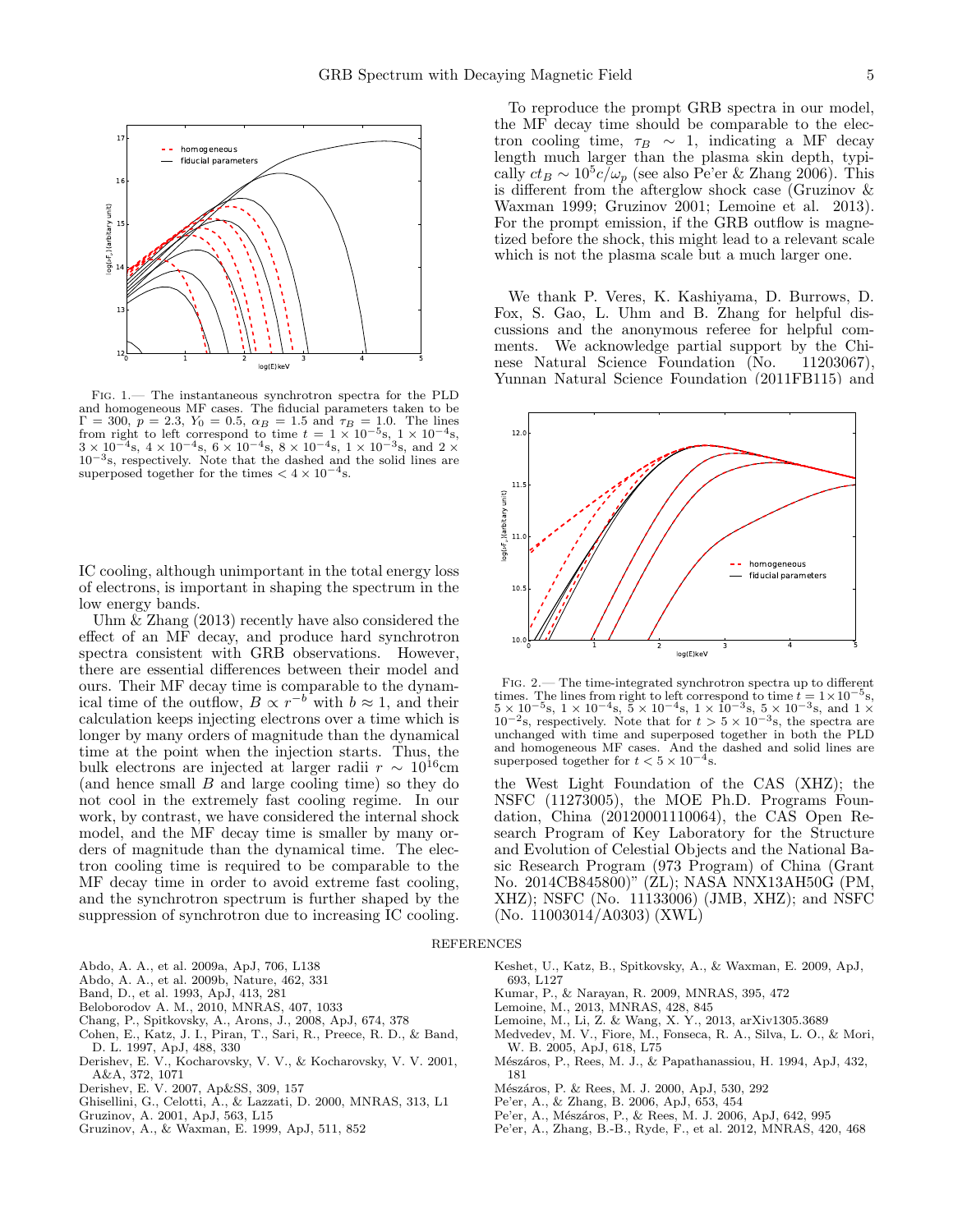

<span id="page-5-2"></span>Fig. 3.— Time-integrated synchrotron spectrum. The label "homogeneous" indicates the homogeneous MF case. Panels a, b and c correspond to the PLD case, while panel d is the ED case. The bottom panels show the spectral slope as function of photon energy.



<span id="page-5-3"></span>Fig. 4.— The PLD case with synchrotron spectra softer than  $\nu F_{\nu} \propto \nu^{1/2}$ . The  $\alpha_B$  values are marked in the plot, and  $\tau_B = 0.1$  and  $Y_0 = 0$  are used. The other parameters not mentioned are taken to be the fiducial values.

<span id="page-5-0"></span>Piran, T., Sari, R., & Zou, Y.-C. 2009, MNRAS, 393, 1107 Preece, R. D., Briggs, M. S., Mallozzi, R. S., Pendleton, G. N., Paciesas, W. S., & Band, D. L. 2000, ApJS, 126, 19 Rees, M. J., & Mészáros, P. 1994, ApJ, 430, L93



<span id="page-5-4"></span>Fig. 5.— Time-integrated synchrotron and IC spectra for the PLD case. The parameters are marked on the plot, other parameters not mentioned having their fiducial values.

Rees, M. J., & Mészáros, P. 2005, ApJ, 628, 847

- Ryde, F., 2005, ApJL, 625, 95
- Ryde, F., et al., 2010, ApJL, 709, 172
- <span id="page-5-1"></span>Silva, L. O., Fonseca, R. A., Tonge, J. W., Dawson, J. M., Mori, W. B., & Medvedev, M. V. 2003, ApJ, 596, L121